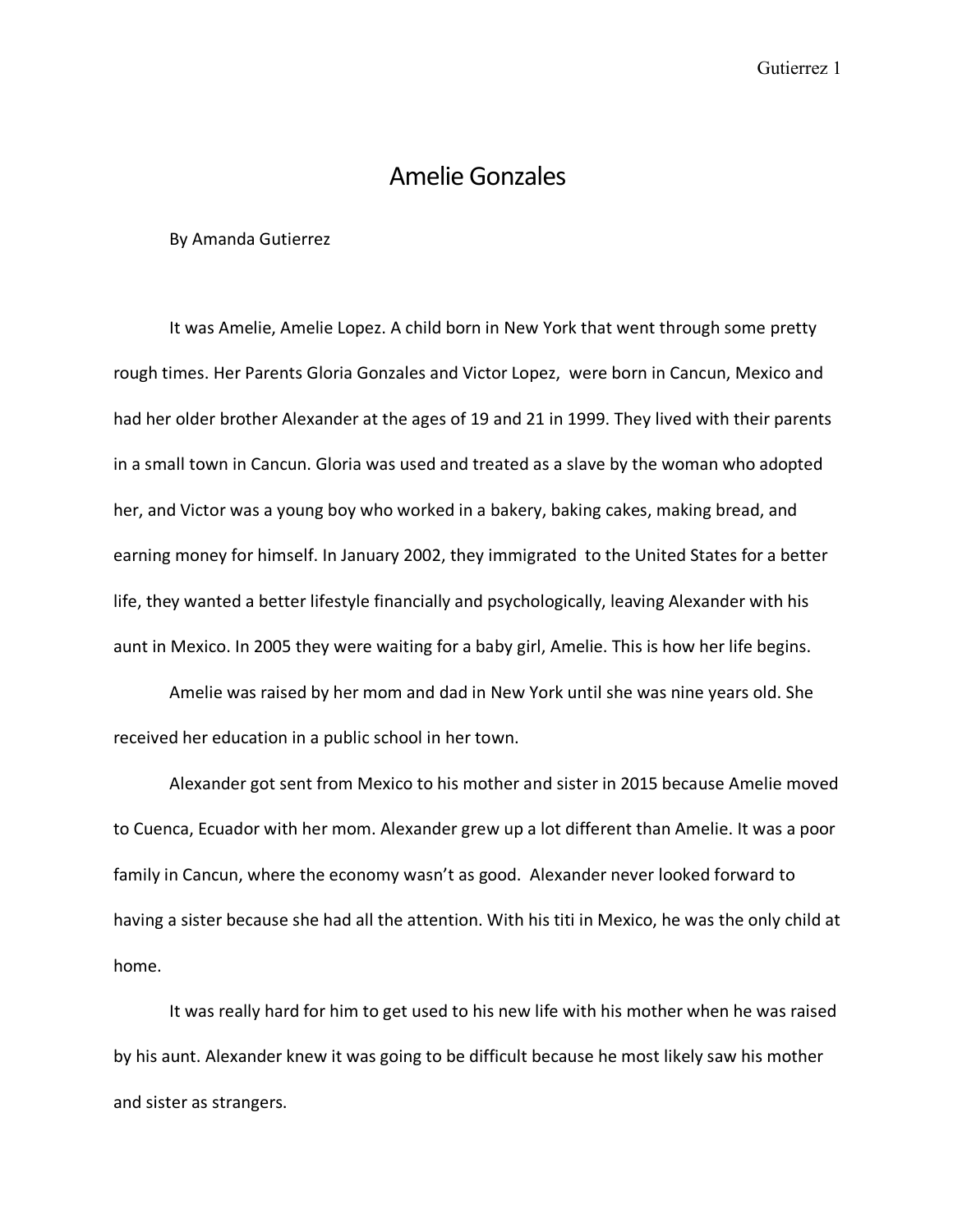It has been time that past after all of them moved together, he was 16, he did everything that he wanted, had a car, had a lot of friends, and got money from his mother, and although she was very strict about him going out, she let him. Alexander didn't grow up with Gloria, so she wanted to be known as an excellent mother at home. Gloria worked in a library, although she had a secret affair with Steve, her boss, Gloria got paid \$80 a month, which had to be enough to feed her two children and herself. The economy in Ecuador was really bad, there were no jobs available for anybody that was a minor or unless you had a major in college to get paid better. Gloria only got paid \$1.50 an hour, nobody in that job got paid more. She thought that while Victor was in the United States, her relationship with Steve was going to be successful. The father, Victor, kept working in New York for a better future, for a better lifestyle. In March 2018 he goes to Ecuador to see his family. He arrives and week after gets sent screenshots of conversations with Gloria and Steve. They have romantically been texting for the last three years revealing Gloria's affair. Amelie was 13 at the time and couldn't really do much about it, but she knew how disloyal her mother was to her father.

It was a long process for them to divorce, but finally June 2019 they did. Alexander decided to go live with Victor while the judge sent Amelie living with Gloria. April 2020 Amelie was left alone at home by her mother because she had to work. As normally, Amelie did school on her computer, and after, she made lunch for when Gloria came back from work. She received a knock on the door, she wasn't expecting anyone so it was very odd. It was her 38 year old cousin, her dad's nephew. His name is Bruce, Bruce Lopez. He had a family himself, a wife, three sons, and a newborn daughter. He used to work near Amelie's house, so they saw each other everyday, but never greeted themselves because they weren't as close. He came up to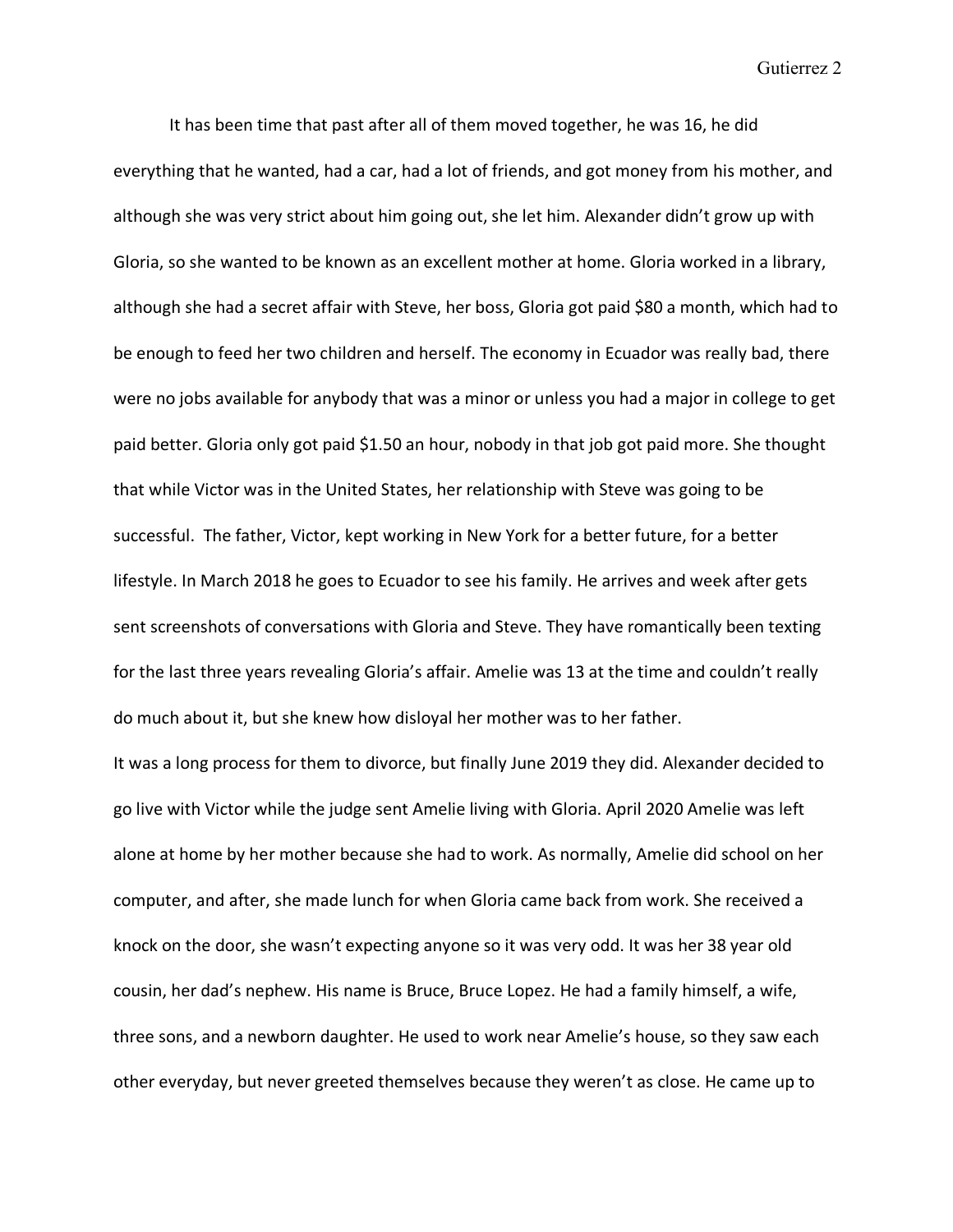her he asked her if she could help him with some English homework for his children, Amelie agreed and let him in her house. What Amelie didn't notice, is that when he closed the door to enter the house, Bruce locked it. While Amelie was helping with his homework, He gently started touching her chest, at first but Amelie only thought it was accidental, so she tried to move back. After a while it got worse and there was no way Amelie could discretely get away from him, he made her believe she looked pale and was going to faint. Bruce carried her to the couch and hugged her around the waist. Amelie felt fine, but didn't say anything because she was nervous and scared. He nervously asked her if she was okay, Amelie didn't answer because she was in fear. Amelie did not want to get raped so she told Bruce politely to get away from her, and Bruce said it's a "friendly cousins hug" so she didn't say anything else. About 5 minutes after, Bruce started touching Amelie.

One thing he said was "Take off your pants now. It doesn't matter if you have something underneath just take them off!"

Amelie just froze. She couldn't believe that this was happening to her.

Since that day, Amelie wore shorts underneath any piece of pants she wore, even if it were shorts themselves. He couldn't let go of her bare thighs while touching her chest, choking her with his hands and kissing her on every part he wanted to. Amelie pushed him back, and ran out of her house, there is where she had realized that the door was locked, and knew what his intentions were with her. After she got out she ran to her titi's house.

She told her all about it while she just laughed.

"Amelie, you are a liar, just like all young girls today," she scoffed. "You know he was drunk and he didn't know what he was doing."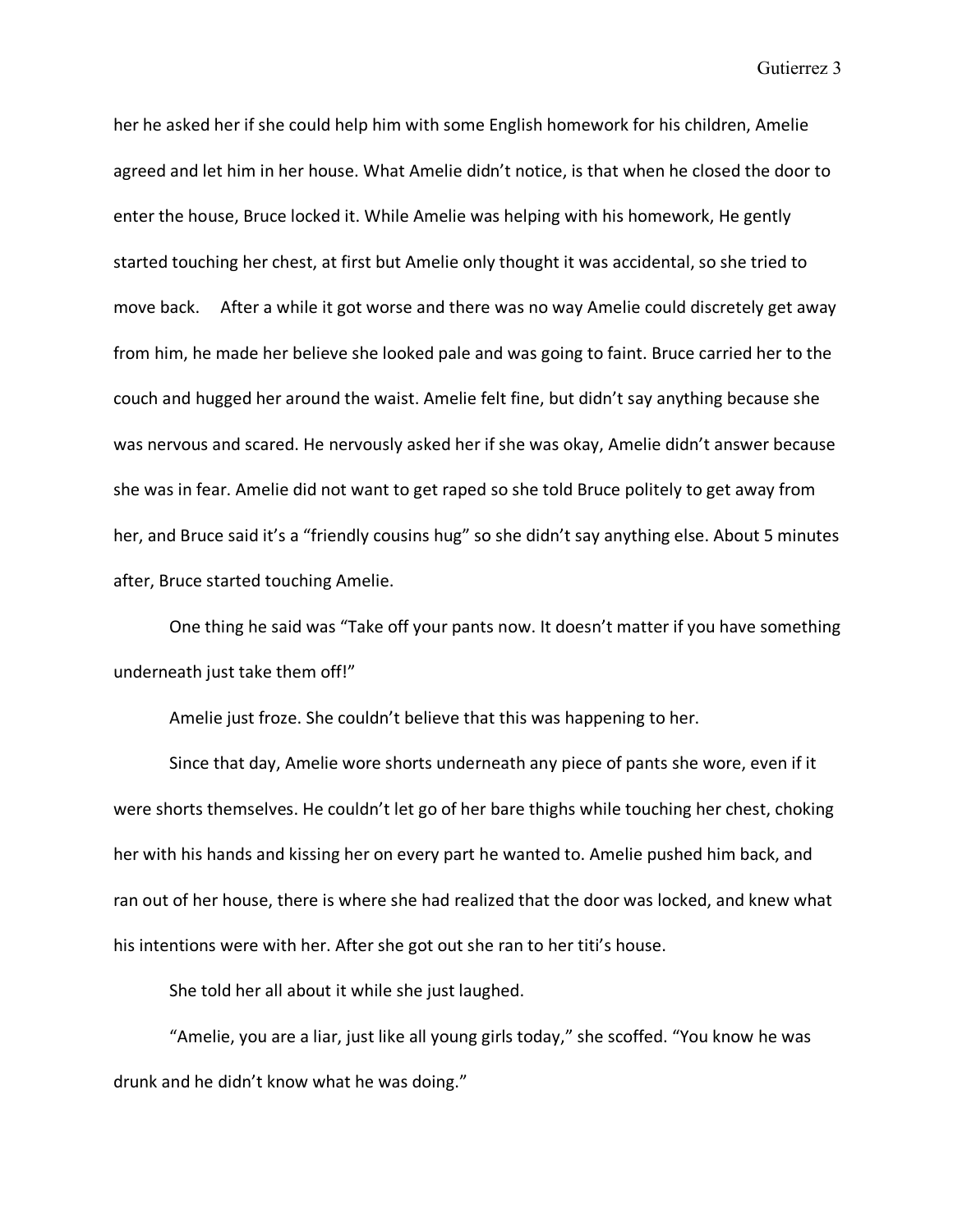"But titi," Amelie began. Titi just held up her hand for her to be silent.

"Stop the false accusations." Her aunt said while Amelie cried and left her house.

Amelie told her mom, they hugged but Gloria didn't do much about it.

"Go tell your dad about it", she said while she gave her some water to drink.

"I'll call my father right now and I will tell him to come immediately. We will go sue that bastard and he will burn in hell" Amelie said with anger and fear.

When Victor arrived at Amelie's house, she told him everything that had happened during the past few hours. He didn't believe what he was hearing.

"This must be a confusion, our family is well behaved and christian! I refuse to believe this."

"Father, he came to me in peace asking for help, then he had come to rape me."

"Stop the nonsense Amelie! How dare you talk about your own cousin, your own blood like that! Her father said in an angry voice while Alexander was in the corner of the room listening.

Amelie rushed to her room crying and Victor left. After a few hours Victor called Amelie and asked her to get outside that he was waiting for her in the car. Amelie rushed. They went out for pizza.

 Amelie never got her justice and she was the one that had to say sorry to Bruce for lying, for false accusing him, and putting his name in danger. That was the moment Amelia stopped using her dad's last name. She thought it was very disrespectful because it was her own family that didn't believe her, it's Amelie Gonzalez now.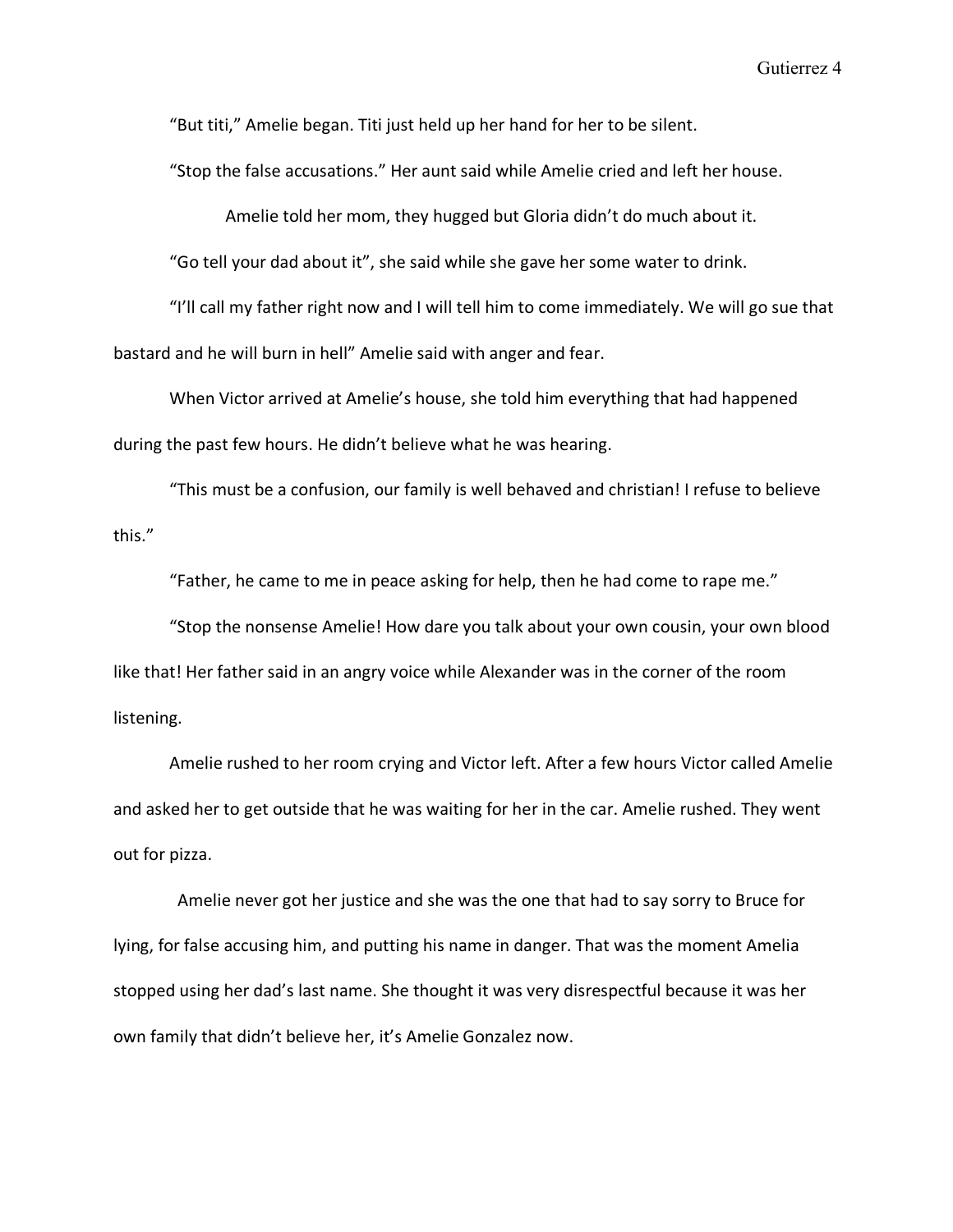Amelie felt like nobody was there for her, her brother didn't like her and her parents were fighting with each other so much. She was never with nobody, and thought that she didn't have the enough strength to keep going.

There was one particular time that Gloria let her go out with friends, there was this one friend named Connor, they didn't know each other as much but they have talked in the past. Amelie only knew him because it was one of her friends cousins, they rarely saw each other in person. Connor mentioned that he liked Amelie and wanted to be "more than friends". Amelie refused to be anything with him, but he still managed to convince her to go watch a movie in his room with him. Slowly they started kissing, Amelie thought about the traumas she had in her past about these situations and knew she she wasn't ready to start her sexual life yet, also because of consequences. When Connor was getting a bit more touchy Amelie refused, but Connor kept going.

He left Amelie alone in tears to get dressed. She terrified rushed as fast as she could out of the house and went home. Her friends thought that her mom got mad and that's why she left quick, so they didn't worry. She didn't want to say what really happened because it was gong to be a big deal, and she already had enough problems at home. If she told her mother, she would've said that it was her fault, and he didn't commit rape because she consented it.

When Gloria wasn't around, and Amelie stressed, or overthought any situation she blasted music on the speakers and danced.

Amelie was doing really good in school but didn't have a lot of friends, everybody looked at her like she was different because her Spanish wasn't as fluent for the fact that she lived in the United States for nine years.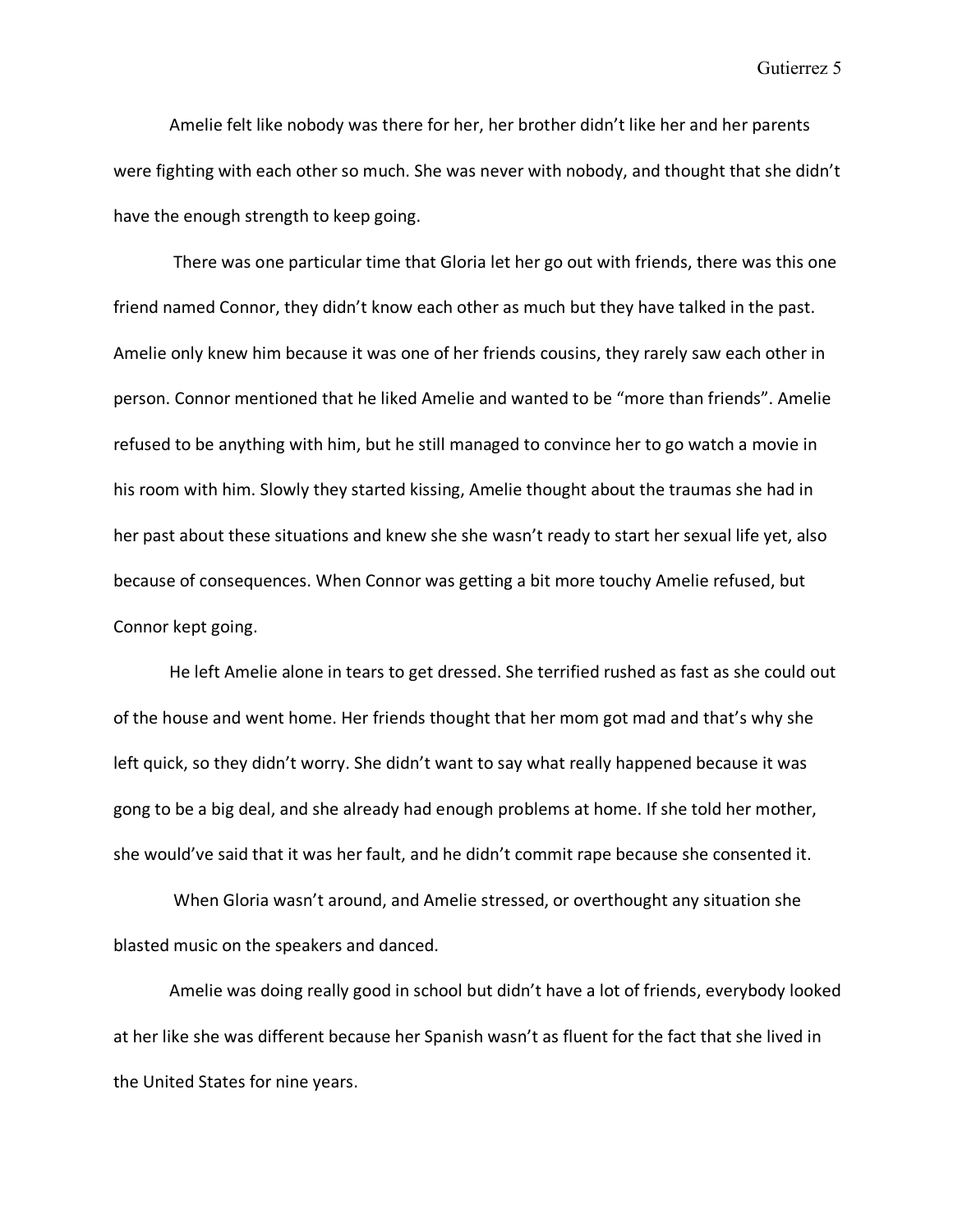Amelie decided moved on and understood why she couldn't make any friends although she still cried about it. With another of her good friend Juliana, they had some very funny experiences too. They tried peeing like a guy in the boys school bathroom. It was a private school which meant they had to use uniforms, but that day they wore pants instead of skirts, and they actually tried doing it, although it didn't end well. They didn't get in that much trouble because it wasn't in school hours, but they did get a sent to the office because they weren't allowed in the boys bathroom in the first place.

For 10<sup>th</sup> grade Amelie finally decided to change schools, leaving back the small amount of friends she had, but also leaving back all the bad memories he went through there. She was really happy at the new school, she had a lot of friends and everybody liked her for who she was.

Amelie always thought about how life is short and how she didn't care how anybody saw her In society, if she did the thing she like, and people judged her, that was not her problem. Anyone could make up the smallest thing about her and everyone would believe it. She didn't care, she did anything she wanted but she knew her limits. She knew she liked only guys, but she kissed a girl. It was the game of truth or dare, Amelie had to kiss Juliana. A week after, Alexander knew about it and told Gloria, she got so angry that right before she went to work, she pulled Amelie by her hair and hit her until she couldn't feel anything. Alexander stood by her bedroom door while watching Amelie suffer with an evil smile on his face. Amelie sobbing rushed went to her titi's house and confessed everything, the Lopez's were always Christian and didn't like the fact that Amelie kissed someone that wasn't a boy. That same day when Gloria arrived home, she told Amelie that she was nasty, that shes embarrassed of having